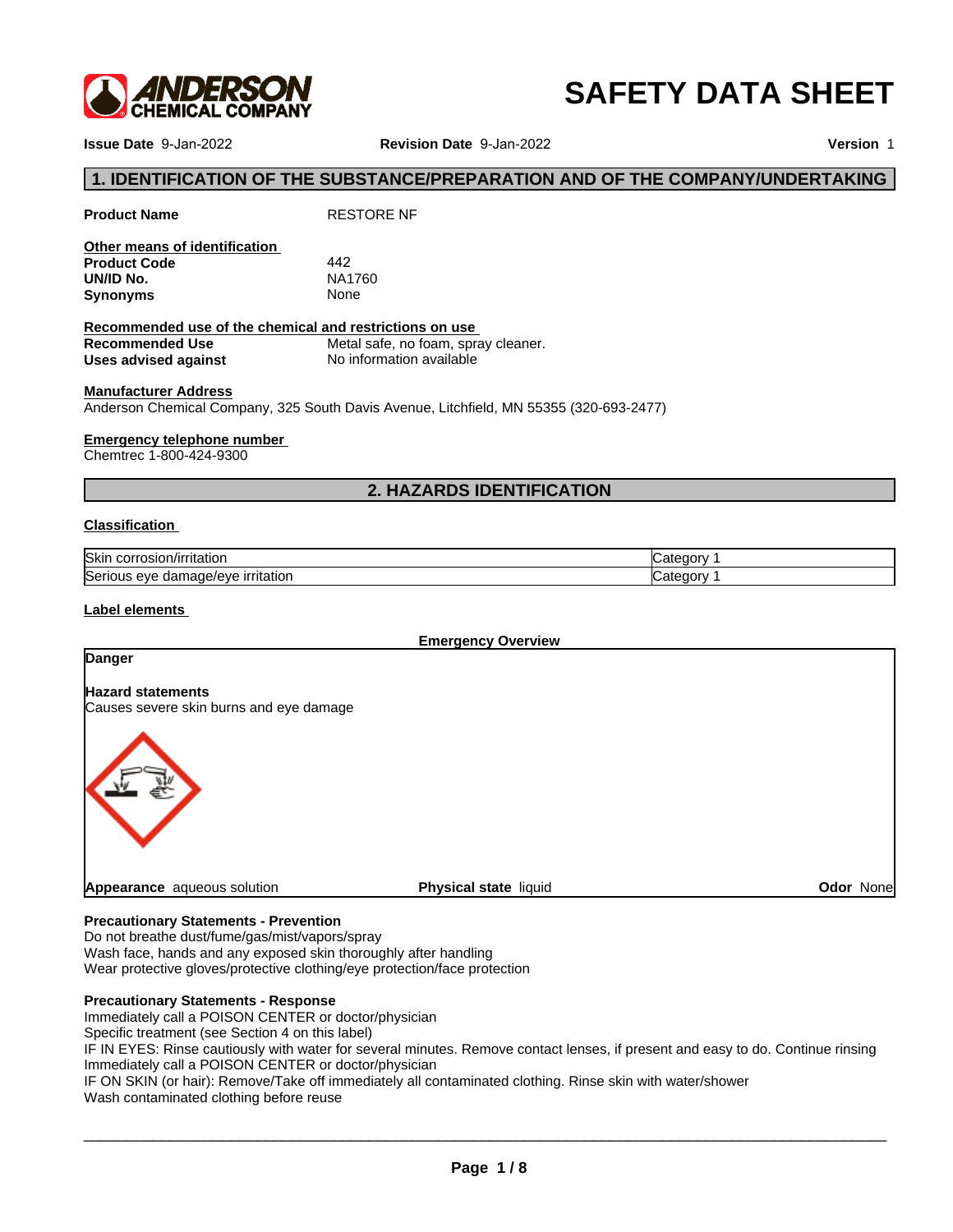### **Precautionary Statements - Storage** Store locked up

### **Hazards not otherwise classified (HNOC)**

 $\_$  ,  $\_$  ,  $\_$  ,  $\_$  ,  $\_$  ,  $\_$  ,  $\_$  ,  $\_$  ,  $\_$  ,  $\_$  ,  $\_$  ,  $\_$  ,  $\_$  ,  $\_$  ,  $\_$  ,  $\_$  ,  $\_$  ,  $\_$  ,  $\_$  ,  $\_$  ,  $\_$  ,  $\_$  ,  $\_$  ,  $\_$  ,  $\_$  ,  $\_$  ,  $\_$  ,  $\_$  ,  $\_$  ,  $\_$  ,  $\_$  ,  $\_$  ,  $\_$  ,  $\_$  ,  $\_$  ,  $\_$  ,  $\_$  ,

| IF SWALLOWED: Rinse mouth. DO NOT induce vomiting                                                               |                                                                   |           |                     |
|-----------------------------------------------------------------------------------------------------------------|-------------------------------------------------------------------|-----------|---------------------|
| <b>Precautionary Statements - Storage</b><br>Store locked up                                                    |                                                                   |           |                     |
| <b>Precautionary Statements - Disposal</b><br>Dispose of contents/container to an approved waste disposal plant |                                                                   |           |                     |
| <b>Hazards not otherwise classified (HNOC)</b>                                                                  |                                                                   |           |                     |
| <b>Other Information</b>                                                                                        |                                                                   |           |                     |
| Unknown Acute Toxicity                                                                                          | 100% of the mixture consists of ingredient(s) of unknown toxicity |           |                     |
|                                                                                                                 |                                                                   |           |                     |
|                                                                                                                 |                                                                   |           |                     |
|                                                                                                                 | <b>3. COMPOSITION/INFORMATION ON INGREDIENTS</b>                  |           |                     |
|                                                                                                                 |                                                                   |           |                     |
|                                                                                                                 |                                                                   |           |                     |
| <b>Chemical Name</b>                                                                                            | <b>CAS No.</b>                                                    | Weight-%  | <b>Trade Secret</b> |
| Water                                                                                                           | 7732-18-5                                                         | 78.3      |                     |
| Dipropylene Glycol Methyl Ether                                                                                 | 34590-94-8                                                        | 7.3       |                     |
| Potassium hydroxide                                                                                             | 1310-58-3                                                         | 3.8       |                     |
|                                                                                                                 |                                                                   |           |                     |
|                                                                                                                 |                                                                   |           |                     |
| <b>TSRN5890</b>                                                                                                 | Proprietary                                                       | $0 - 10%$ |                     |
| *The exact percentage (concentration) of composition has been withheld as a trade secret.                       |                                                                   |           |                     |
|                                                                                                                 |                                                                   |           |                     |

| Eye contact                                                                            | Flush immediately with water for 15 minutes. Lift upper and lower eyelids for complete<br>rinsing. Get immediate medical attention.                                                                                                                                                                          |  |  |
|----------------------------------------------------------------------------------------|--------------------------------------------------------------------------------------------------------------------------------------------------------------------------------------------------------------------------------------------------------------------------------------------------------------|--|--|
| <b>Skin Contact</b>                                                                    | Flush with water for 15 minutes. If irritation persists after rinsing, get medical attention.<br>Remove contaminated clothing and wash before reuse.                                                                                                                                                         |  |  |
| <b>Inhalation</b>                                                                      | Remove victim to fresh air. If breathing difficulty occurs or persists, get medical attention.                                                                                                                                                                                                               |  |  |
| Ingestion                                                                              | Rinse mouth with water. Give water to dilute. Do not induce vomiting. Get immediate<br>medical attention. Never give anything by mouth to a semi-comatose, comatose, convulsing<br>or unconscious person.                                                                                                    |  |  |
| Most important symptoms and effects, both acute and delayed                            |                                                                                                                                                                                                                                                                                                              |  |  |
| <b>Symptoms</b>                                                                        | Causes irritation (possibly severe) to the eyes. May cause permanent eye damage. Causes<br>irritation to the skin. Causes irritation (possibly severe) nausea, vomiting to the<br>gastrointestinal tract. The severity of effects depend on concentration and how soon after<br>exposure the area is washed. |  |  |
|                                                                                        | Indication of any immediate medical attention and special treatment needed                                                                                                                                                                                                                                   |  |  |
| Note to physicians                                                                     | Treat symptomatically.                                                                                                                                                                                                                                                                                       |  |  |
|                                                                                        | <b>5. FIRE-FIGHTING MEASURES</b>                                                                                                                                                                                                                                                                             |  |  |
| Suitable extinguishing media<br>Water spray (fog). Carbon dioxide (CO2). Dry chemical. |                                                                                                                                                                                                                                                                                                              |  |  |

### **Suitable extinguishing media**

**Unsuitable extinguishing media** None known.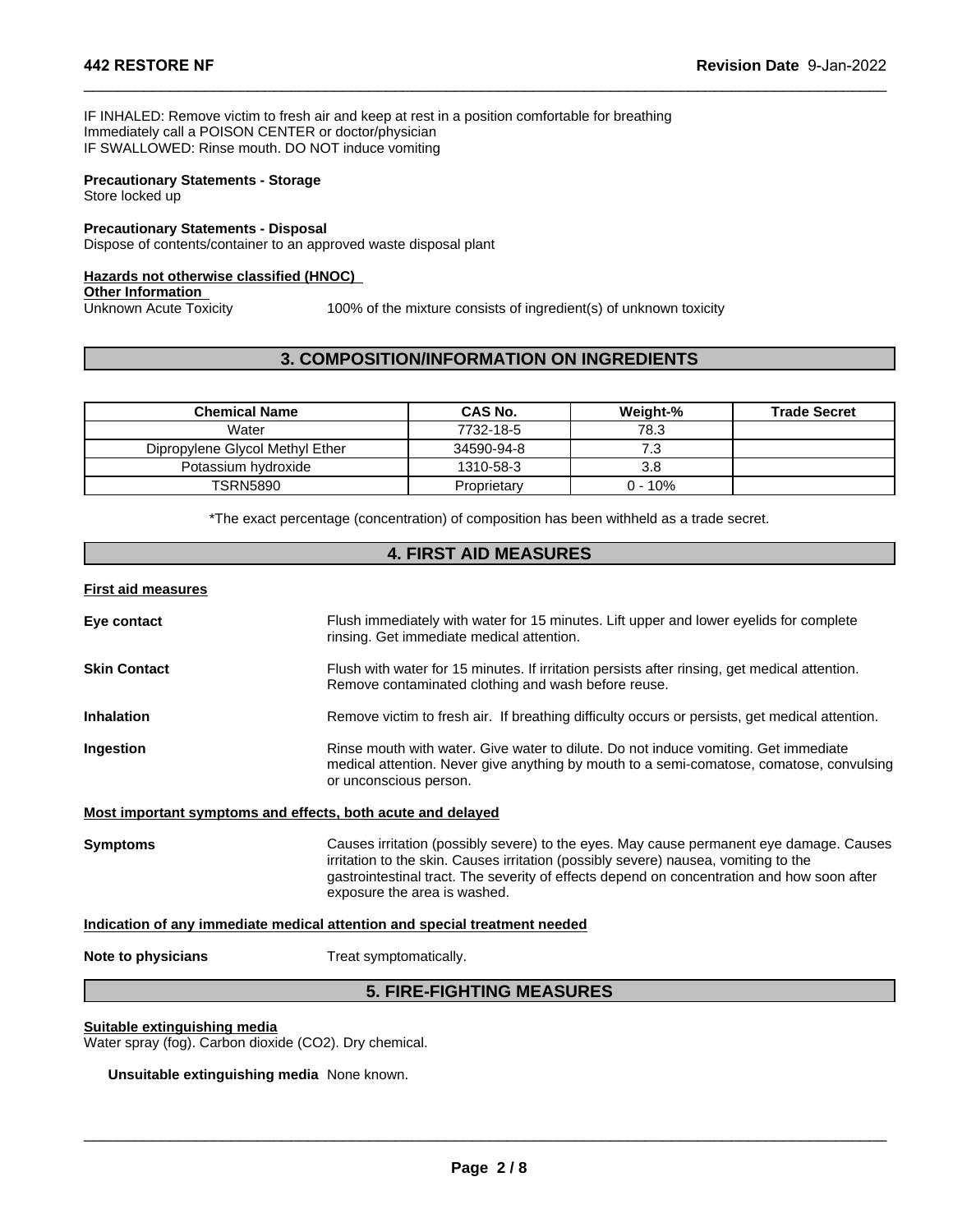### **Specific hazards arising from the chemical**

If the stock solution container breaks, the solution should be handled with care as it is corrosive. Closed containers may rupture (due to buildup of pressure) when exposed to extreme heat. **Fraction Date 9-Jan-20**<br> **Example 3.1 ACCIDENTAL RELEASE MEASURES**<br>
Fraction should be handled with care as it is corrosive. Closed containers may rupture<br>
alone.<br> **6. ACCIDENTAL RELEASE MEASURES**<br> **6. ACCIDENTAL RELEASE** 

 $\_$  ,  $\_$  ,  $\_$  ,  $\_$  ,  $\_$  ,  $\_$  ,  $\_$  ,  $\_$  ,  $\_$  ,  $\_$  ,  $\_$  ,  $\_$  ,  $\_$  ,  $\_$  ,  $\_$  ,  $\_$  ,  $\_$  ,  $\_$  ,  $\_$  ,  $\_$  ,  $\_$  ,  $\_$  ,  $\_$  ,  $\_$  ,  $\_$  ,  $\_$  ,  $\_$  ,  $\_$  ,  $\_$  ,  $\_$  ,  $\_$  ,  $\_$  ,  $\_$  ,  $\_$  ,  $\_$  ,  $\_$  ,  $\_$  ,

### **Explosion data**

**Sensitivity to Mechanical Impact** None. **Sensitivity to Static Discharge** None.

# **Protective equipment and precautions for firefighters**

As in any fire, wear self-contained breathing apparatus pressure-demand, MSHA/NIOSH (approved or equivalent) and full protective gear. Use water spray to cool fire exposed containers.

### **Personal precautions, protective equipment and emergency procedures**

| <b>Personal precautions</b>      | Evacuate nonessential personnel. Ventilate area. Wear appropriate personal protection<br>equipment.                                                                                                                                                          |
|----------------------------------|--------------------------------------------------------------------------------------------------------------------------------------------------------------------------------------------------------------------------------------------------------------|
| <b>Environmental precautions</b> | See Section 12 for additional ecological information.                                                                                                                                                                                                        |
| <b>Methods for containment</b>   | Completely contain spilled material with dikes or sand bags, etc.                                                                                                                                                                                            |
| Methods for cleaning up          | Recover as much material as possible into containers for disposal or reuse. Remaining<br>material may be diluted with water and neutralized. Flush spill area with water.<br>Neutralization products, both solid and liquid, must be recovered for disposal. |
|                                  | 7. HANDLING AND STORAGE                                                                                                                                                                                                                                      |

### **Precautions for safe handling**

# **Conditions for safe storage, including any incompatibilities**

| <b>Precautions for safe handling</b>                         |                                                                                                                                                                                                                                                                                                                                                                                                                                                      |
|--------------------------------------------------------------|------------------------------------------------------------------------------------------------------------------------------------------------------------------------------------------------------------------------------------------------------------------------------------------------------------------------------------------------------------------------------------------------------------------------------------------------------|
| Advice on safe handling                                      | Do not get in eyes, on skin, or clothing. Do not breathe vapors or mists. Do not ingest.<br>Wash thoroughly after handling. Wear protective clothing/equipment. Use with adequate<br>ventilation.                                                                                                                                                                                                                                                    |
| Conditions for safe storage, including any incompatibilities |                                                                                                                                                                                                                                                                                                                                                                                                                                                      |
| <b>Storage Conditions</b>                                    | Keep containers tightly closed and properly labeled. Containers that have been emptied will<br>retain product residue and should be handled as if they were full. Store in a cool, dry,<br>well-ventilated place away from incompatible materials. Wash hands before eating,<br>drinking, using tobacco, applying make-up or using the toilet. Do not store, use, and/or<br>consume foods, beverages, tobacco in areas where this product is stored. |
| Incompatible materials                                       | Strong acids. Oxidizing agents.                                                                                                                                                                                                                                                                                                                                                                                                                      |
|                                                              | <b>8. EXPOSURE CONTROLS/PERSONAL PROTECTION</b>                                                                                                                                                                                                                                                                                                                                                                                                      |
| <b>Control parameters</b><br><b>Exposure Guidelines</b>      |                                                                                                                                                                                                                                                                                                                                                                                                                                                      |

### **Control parameters**

### **Exposure Guidelines** .

| <b>Chemical Name</b>                          | <b>ACGIH TLV</b>                    | <b>OSHA PEL</b>                                                                                                                                                                                       | <b>NIOSH IDLH</b>                                                                                           |
|-----------------------------------------------|-------------------------------------|-------------------------------------------------------------------------------------------------------------------------------------------------------------------------------------------------------|-------------------------------------------------------------------------------------------------------------|
| Dipropylene Glycol Methyl Ether<br>34590-94-8 | STEL: 150 ppm<br>TWA: 100 ppm<br>S* | <b>TWA: 100 ppm</b><br>TWA: 600 mg/m <sup>3</sup><br>(vacated) TWA: 100 ppm<br>(vacated) TWA: $600 \text{ mg/m}^3$<br>(vacated) STEL: 150 ppm<br>(vacated) STEL: $900 \text{ mg/m}^3$<br>(vacated) S* | IDLH: 600 ppm<br>TWA: 100 ppm<br>TWA: 600 mg/m <sup>3</sup><br>STEL: 150 ppm<br>STEL: 900 mg/m <sup>3</sup> |
| Potassium hydroxide<br>1310-58-3              | Ceiling: $2 \text{ mg/m}^3$         | (vacated) Ceiling: $2 \text{ mg/m}^3$                                                                                                                                                                 | Ceiling: $2 \text{ mg/m}^3$                                                                                 |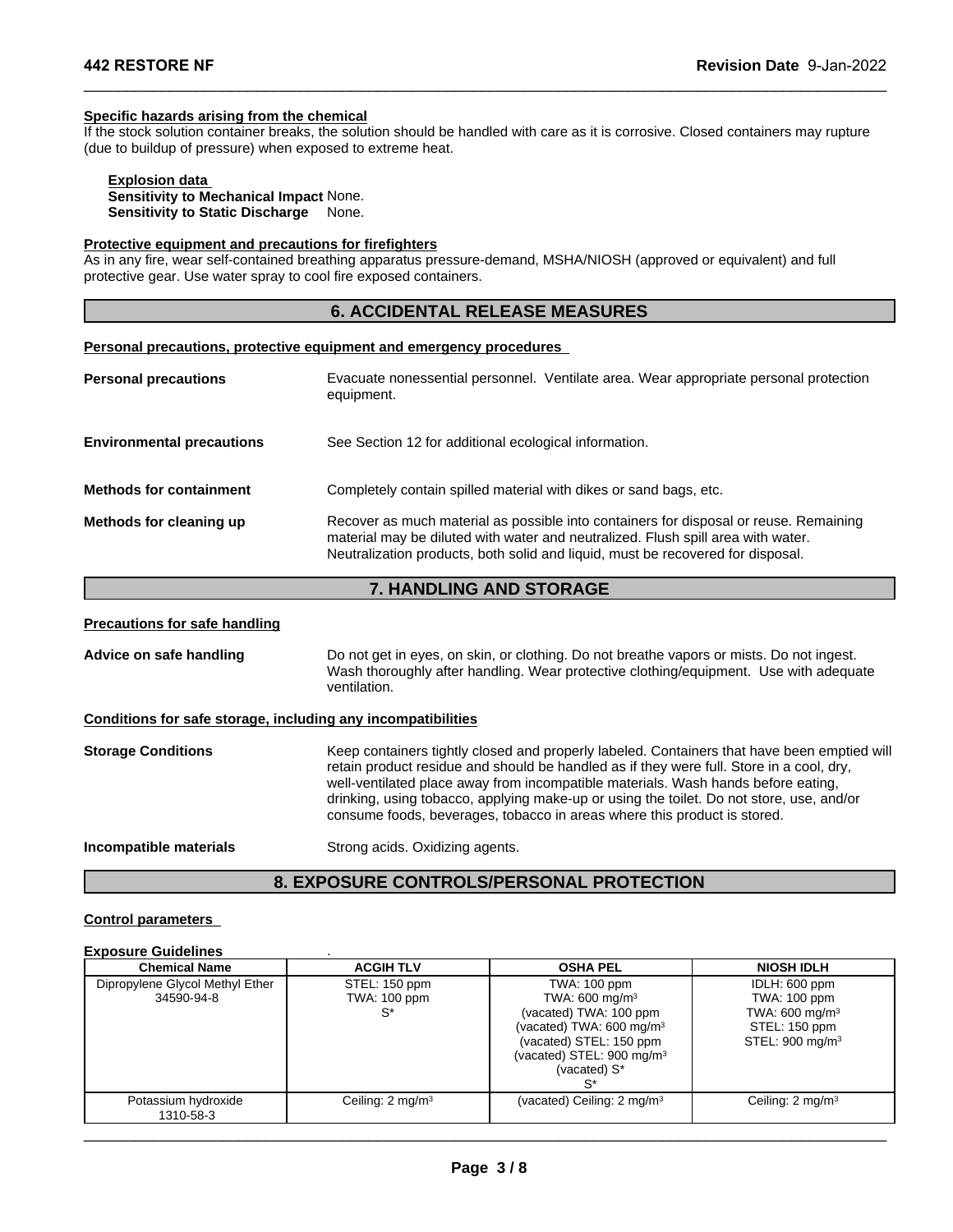# **Appropriate engineering controls**

Showers Eyewash stations Ventilation systems.

# **Individual protection measures, such as personal protective equipment**

| If contact is anticipated, wear protective clothing appropriate to use conditions.                                                                                                                                                                                     |
|------------------------------------------------------------------------------------------------------------------------------------------------------------------------------------------------------------------------------------------------------------------------|
| If exposure limits are exceeded or irritation is experienced, NIOSH/MSHA approved<br>respiratory protection should be worn. Positive-pressure supplied air respirators may be<br>required for high airborne contaminant concentrations. Respiratory protection must be |
|                                                                                                                                                                                                                                                                        |
|                                                                                                                                                                                                                                                                        |
|                                                                                                                                                                                                                                                                        |
|                                                                                                                                                                                                                                                                        |
|                                                                                                                                                                                                                                                                        |

 $\_$  ,  $\_$  ,  $\_$  ,  $\_$  ,  $\_$  ,  $\_$  ,  $\_$  ,  $\_$  ,  $\_$  ,  $\_$  ,  $\_$  ,  $\_$  ,  $\_$  ,  $\_$  ,  $\_$  ,  $\_$  ,  $\_$  ,  $\_$  ,  $\_$  ,  $\_$  ,  $\_$  ,  $\_$  ,  $\_$  ,  $\_$  ,  $\_$  ,  $\_$  ,  $\_$  ,  $\_$  ,  $\_$  ,  $\_$  ,  $\_$  ,  $\_$  ,  $\_$  ,  $\_$  ,  $\_$  ,  $\_$  ,  $\_$  ,

# **Information on basic physical and chemical properties**

| <b>Physical state</b>            | liquid                              |                       |                          |
|----------------------------------|-------------------------------------|-----------------------|--------------------------|
| Appearance                       | aqueous solution                    | Odor                  | None                     |
| Color                            | clear colorless or light yellow     | <b>Odor threshold</b> | No information available |
| <b>Property</b>                  | <b>Values</b>                       | Remarks • Method      |                          |
| рH                               | 11.8                                | 1% Solution           |                          |
| Melting point/freezing point     | No information available            |                       |                          |
| Boiling point / boiling range    | No information available            |                       |                          |
| <b>Flash point</b>               | No information available            |                       |                          |
| <b>Evaporation rate</b>          | No information available            |                       |                          |
| <b>Flammability (solid, gas)</b> | No information available            |                       |                          |
| <b>Flammability Limit in Air</b> |                                     |                       |                          |
| <b>Upper flammability limit:</b> | No information available            |                       |                          |
| Lower flammability limit:        | No information available            |                       |                          |
| Vapor pressure                   | No information available            |                       |                          |
| Vapor density                    | No information available            |                       |                          |
| <b>Specific Gravity</b>          | 1.073                               |                       |                          |
| <b>Water solubility</b>          | Soluble in water                    |                       |                          |
| Solubility in other solvents     | No information available            |                       |                          |
| <b>Partition coefficient</b>     | No information available            |                       |                          |
| <b>Autoignition temperature</b>  | No information available            |                       |                          |
| <b>Decomposition temperature</b> | No information available            |                       |                          |
| <b>Kinematic viscosity</b>       | No information available            |                       |                          |
| <b>Dynamic viscosity</b>         | No information available            |                       |                          |
| <b>Explosive properties</b>      | No information available            |                       |                          |
| <b>Oxidizing properties</b>      | No information available            |                       |                          |
| <b>Other Information</b>         |                                     |                       |                          |
| <b>Softening point</b>           | No information available            |                       |                          |
| <b>Molecular weight</b>          | No information available            |                       |                          |
| <b>VOC Content (%)</b>           | No information available            |                       |                          |
| <b>Density</b>                   | No information available            |                       |                          |
| <b>Bulk density</b>              | No information available            |                       |                          |
|                                  | <b>10. STABILITY AND REACTIVITY</b> |                       |                          |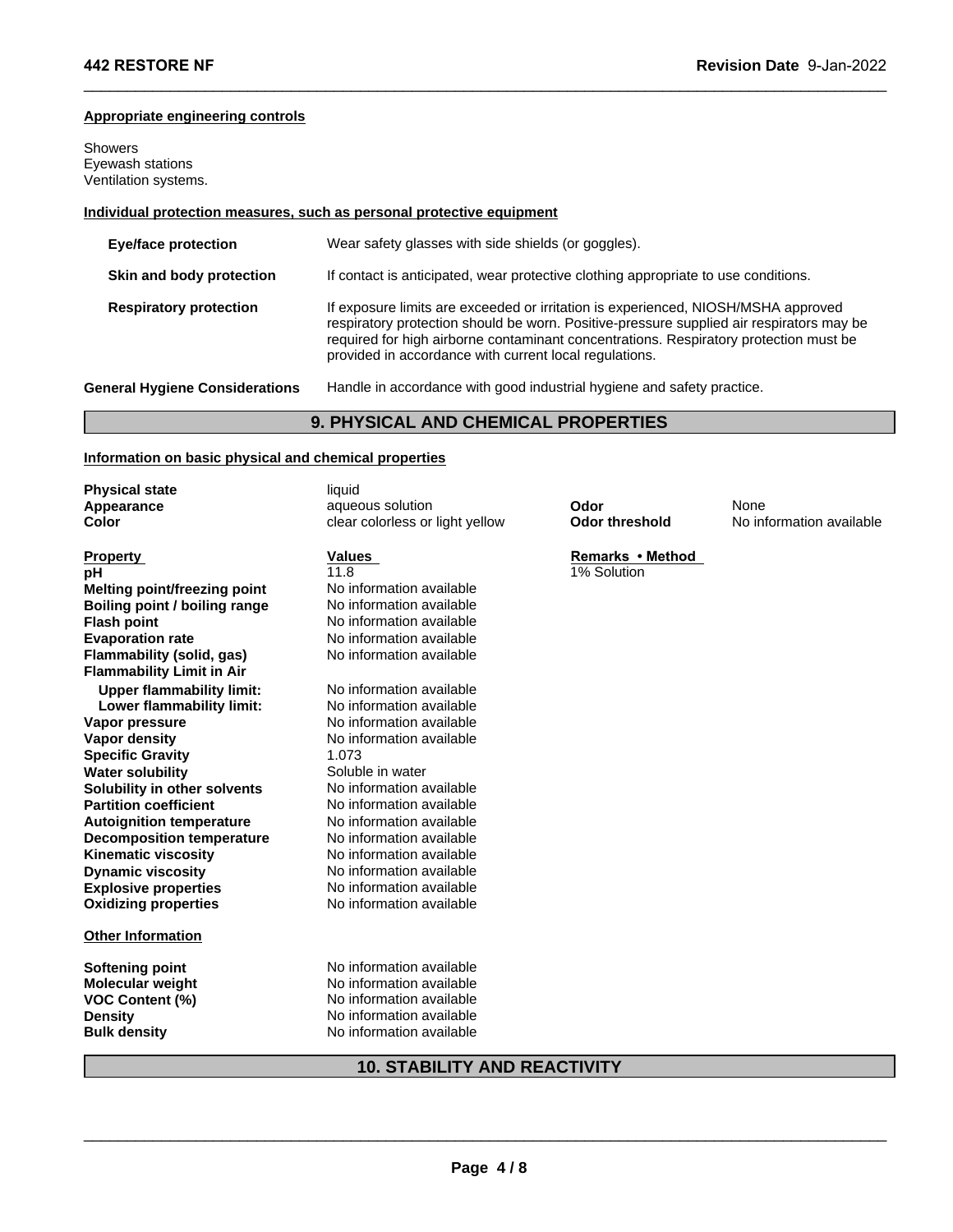**Reactivity**  No data available

### **Chemical stability**

Stable under recommended storage conditions.

# **Possibility of Hazardous Reactions**

None under normal processing.

### **Conditions to avoid**

Heat, flames and sparks.

# **Incompatible materials**

Strong acids. Oxidizing agents.

### **Hazardous Decomposition Products**

Carbon monoxide. Carbon dioxide (CO2). Ammonia. Nitrogen oxides (NOx).

# **11. TOXICOLOGICAL INFORMATION**<br> **11. TOXICOLOGICAL INFORMATION**<br> **e\_**<br> **o** data available

 $\_$  ,  $\_$  ,  $\_$  ,  $\_$  ,  $\_$  ,  $\_$  ,  $\_$  ,  $\_$  ,  $\_$  ,  $\_$  ,  $\_$  ,  $\_$  ,  $\_$  ,  $\_$  ,  $\_$  ,  $\_$  ,  $\_$  ,  $\_$  ,  $\_$  ,  $\_$  ,  $\_$  ,  $\_$  ,  $\_$  ,  $\_$  ,  $\_$  ,  $\_$  ,  $\_$  ,  $\_$  ,  $\_$  ,  $\_$  ,  $\_$  ,  $\_$  ,  $\_$  ,  $\_$  ,  $\_$  ,  $\_$  ,  $\_$  ,

# **Information on likely routes of exposure**

| No data available                                                  |
|--------------------------------------------------------------------|
| No data available.                                                 |
| Moderately irritating to the eyes. Risk of serious damage to eyes. |
| Contact causes severe skin irritation and possible burns.          |
| Ingestion may cause stomach irritation with stomach discomfort.    |
|                                                                    |

| <b>Chemical Name</b>                            | Oral LD50            | Dermal LD50             | <b>Inhalation LC50</b> |
|-------------------------------------------------|----------------------|-------------------------|------------------------|
| Dipropylene Glycol Methyl Ether<br>  34590-94-8 | $= 5230$ mg/kg (Rat) | $= 9500$ mg/kg (Rabbit) |                        |
| Potassium hydroxide<br>1310-58-3                | $= 214$ mg/kg (Rat)  |                         |                        |
| <b>TSRN5890</b>                                 | $= 1300$ mg/kg (Rat) |                         |                        |

### **Information on toxicological effects**

### **Delayed and immediate effects as well as chronic effects from short and long-term exposure**

| <b>Symptoms</b>                                                                                                                                                                                          | No information available.                                                                                                                                                                               |
|----------------------------------------------------------------------------------------------------------------------------------------------------------------------------------------------------------|---------------------------------------------------------------------------------------------------------------------------------------------------------------------------------------------------------|
|                                                                                                                                                                                                          | Delayed and immediate effects as well as chronic effects from short and long-term exposure                                                                                                              |
| <b>Sensitization</b><br><b>Germ cell mutagenicity</b><br>Carcinogenicity<br><b>Reproductive toxicity</b><br><b>STOT - single exposure</b><br><b>STOT - repeated exposure</b><br><b>Aspiration hazard</b> | No information available.<br>No information available.<br>No information available.<br>No information available.<br>No information available.<br>No information available.<br>No information available. |
|                                                                                                                                                                                                          | <b>12. ECOLOGICAL INFORMATION</b>                                                                                                                                                                       |
| Ecotoxicity                                                                                                                                                                                              |                                                                                                                                                                                                         |
|                                                                                                                                                                                                          |                                                                                                                                                                                                         |

# \_\_\_\_\_\_\_\_\_\_\_\_\_\_\_\_\_\_\_\_\_\_\_\_\_\_\_\_\_\_\_\_\_\_\_\_\_\_\_\_\_\_\_\_\_\_\_\_\_\_\_\_\_\_\_\_\_\_\_\_\_\_\_\_\_\_\_\_\_\_\_\_\_\_\_\_\_\_\_\_\_\_\_\_\_\_\_\_\_\_\_\_\_ **Ecotoxicity**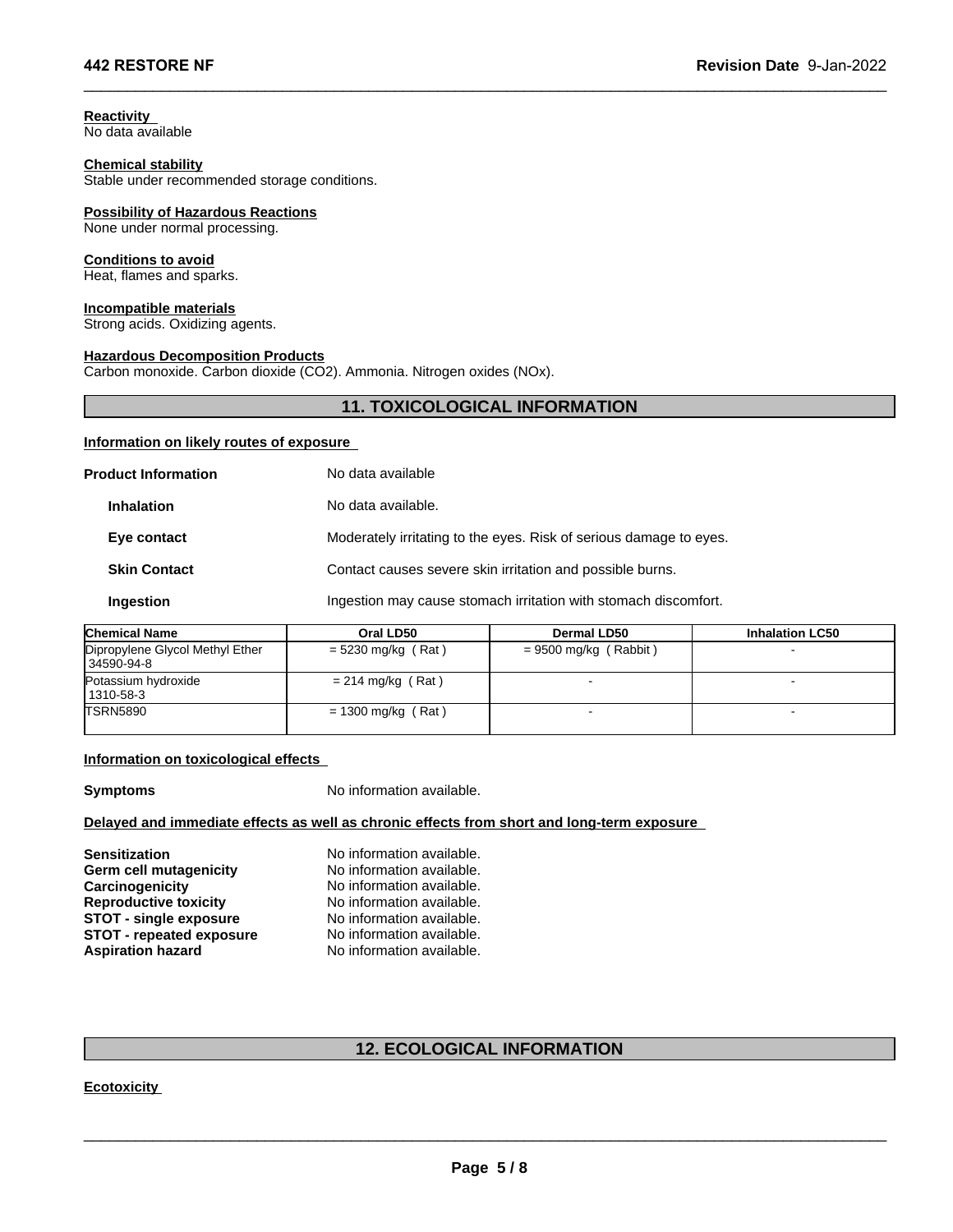| <b>Chemical Name</b>            | Algae/aguatic plants | Fish                             | <b>Crustacea</b>              |
|---------------------------------|----------------------|----------------------------------|-------------------------------|
| Dipropylene Glycol Methyl Ether |                      | 10000: 96 h Pimephales promelas  | 1919: 48 h Daphnia magna mg/L |
| 34590-94-8                      |                      | mg/L LC50 static                 | LC50                          |
| Potassium hydroxide             |                      | 80: 96 h Gambusia affinis mg/L   |                               |
| 1310-58-3                       |                      | LC50 static                      |                               |
| <b>TSRN5890</b>                 |                      | 301 - 478: 96 h Lepomis          |                               |
|                                 |                      | macrochirus mg/L LC50 3185: 96 h |                               |
|                                 |                      | Brachydanio rerio mg/L LC50      |                               |
|                                 |                      | semi-static                      |                               |

 $\_$  ,  $\_$  ,  $\_$  ,  $\_$  ,  $\_$  ,  $\_$  ,  $\_$  ,  $\_$  ,  $\_$  ,  $\_$  ,  $\_$  ,  $\_$  ,  $\_$  ,  $\_$  ,  $\_$  ,  $\_$  ,  $\_$  ,  $\_$  ,  $\_$  ,  $\_$  ,  $\_$  ,  $\_$  ,  $\_$  ,  $\_$  ,  $\_$  ,  $\_$  ,  $\_$  ,  $\_$  ,  $\_$  ,  $\_$  ,  $\_$  ,  $\_$  ,  $\_$  ,  $\_$  ,  $\_$  ,  $\_$  ,  $\_$  ,

### **Persistence and degradability**

### **Bioaccumulation**

|                                                                   |                                               | <b>DIAGOLYUATIIU TULU THUYL LUJU</b><br>semi-static                                    |                              |
|-------------------------------------------------------------------|-----------------------------------------------|----------------------------------------------------------------------------------------|------------------------------|
| <b>Persistence and degradability</b><br>No information available. |                                               |                                                                                        |                              |
| <b>Bioaccumulation</b><br>No information available.               |                                               |                                                                                        |                              |
|                                                                   | <b>Chemical Name</b>                          |                                                                                        | <b>Partition coefficient</b> |
|                                                                   | Dipropylene Glycol Methyl Ether<br>34590-94-8 |                                                                                        | $-0.064$                     |
|                                                                   | Potassium hydroxide<br>1310-58-3              |                                                                                        | 0.65<br>0.83                 |
| Other adverse effects                                             | No information available                      |                                                                                        |                              |
|                                                                   |                                               | <b>13. DISPOSAL CONSIDERATIONS</b>                                                     |                              |
| Waste treatment methods                                           |                                               |                                                                                        |                              |
| Dienneal of wastes                                                |                                               | Disposal should be in accordance with applicable regional inational and local laws and |                              |

# **Waste treatment methods**

| <b>13. DISPOSAL CONSIDERATIONS</b> |                                  |                                                                                        |  |  |
|------------------------------------|----------------------------------|----------------------------------------------------------------------------------------|--|--|
| <b>Waste treatment methods</b>     |                                  |                                                                                        |  |  |
| <b>Disposal of wastes</b>          | regulations.                     | Disposal should be in accordance with applicable regional, national and local laws and |  |  |
| <b>Contaminated packaging</b>      | Do not reuse container.          |                                                                                        |  |  |
| <b>Chemical Name</b>               |                                  | <b>California Hazardous Waste Status</b>                                               |  |  |
| Potassium hydroxide                |                                  | Toxic                                                                                  |  |  |
|                                    | 1310-58-3                        | Corrosive                                                                              |  |  |
|                                    | <b>14. TRANSPORT INFORMATION</b> |                                                                                        |  |  |
|                                    |                                  |                                                                                        |  |  |
| <b>DOT</b>                         | Regulated                        |                                                                                        |  |  |
| UN/ID No                           | <b>NA1760</b>                    |                                                                                        |  |  |

|                              | Regulated                  |
|------------------------------|----------------------------|
| UN/ID No.                    | NA1760                     |
| Proper shipping name         | Compounds, Cleaning Liquid |
| <b>Hazardous ingredients</b> | (potassium hydroxide)      |
| <b>Hazard Class</b>          | 8                          |
| <b>Packing Group</b>         | Ш                          |

| <b>DOT</b><br>UN/ID No.<br>Proper shipping name<br><b>Hazardous ingredients</b><br><b>Hazard Class</b><br><b>Packing Group</b> | Regulated<br>NA1760<br>Compounds, Cleaning Liquid<br>(potassium hydroxide)<br>8<br>III |
|--------------------------------------------------------------------------------------------------------------------------------|----------------------------------------------------------------------------------------|
|                                                                                                                                | <b>15. REGULATORY INFORMATION</b>                                                      |
| <b>International Inventories</b><br><b>TSCA</b><br><b>DSL/NDSL</b>                                                             | Complies<br>Complies                                                                   |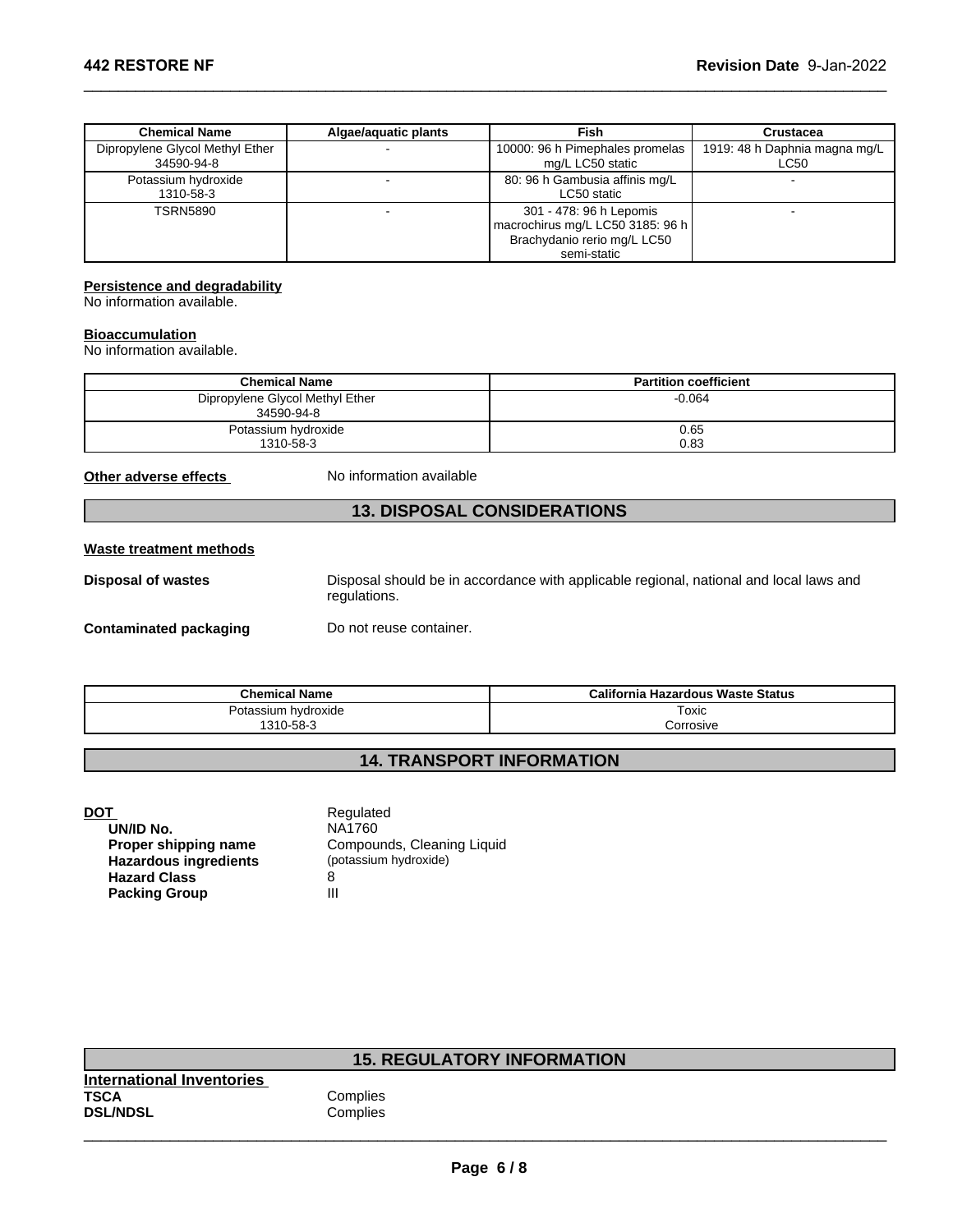| <b>EINECS/ELINCS</b> | Complies        |
|----------------------|-----------------|
| <b>ENCS</b>          | Does not comply |
| <b>IECSC</b>         | Complies        |
| <b>KECL</b>          | Complies        |
| <b>PICCS</b>         | Complies        |
| AICS                 | Complies        |

### **Legend:**

**TSCA** - United States Toxic Substances Control Act Section 8(b) Inventory

**DSL/NDSL** - Canadian Domestic Substances List/Non-Domestic Substances List

**EINECS/ELINCS** - European Inventory of Existing Chemical Substances/European List of Notified Chemical Substances

**ENCS** - Japan Existing and New Chemical Substances

**IECSC** - China Inventory of Existing Chemical Substances

**KECL** - Korean Existing and Evaluated Chemical Substances

**PICCS** - Philippines Inventory of Chemicals and Chemical Substances

**AICS** - Australian Inventory of Chemical Substances

# **US Federal Regulations**

# **SARA 313**

Section 313 of Title III of the Superfund Amendments and Reauthorization Act of 1986 (SARA). This product does not contain any chemicals which are subject to the reporting requirements of the Act and Title 40 of the Code of Federal Regulations, Part 372

 $\_$  ,  $\_$  ,  $\_$  ,  $\_$  ,  $\_$  ,  $\_$  ,  $\_$  ,  $\_$  ,  $\_$  ,  $\_$  ,  $\_$  ,  $\_$  ,  $\_$  ,  $\_$  ,  $\_$  ,  $\_$  ,  $\_$  ,  $\_$  ,  $\_$  ,  $\_$  ,  $\_$  ,  $\_$  ,  $\_$  ,  $\_$  ,  $\_$  ,  $\_$  ,  $\_$  ,  $\_$  ,  $\_$  ,  $\_$  ,  $\_$  ,  $\_$  ,  $\_$  ,  $\_$  ,  $\_$  ,  $\_$  ,  $\_$  ,

| <b>Chemical Name</b>                                  | 242<br>SARA<br>∣ Values %<br><b>Threshold</b><br>- 70 |
|-------------------------------------------------------|-------------------------------------------------------|
| Dipropylene<br>34590-94-8<br>Methvl<br>Glvcc<br>⊏ther | $\cdot\cdot$                                          |

### **SARA 311/312 Hazard Categories**

### **CWA (Clean Water Act)**

| Dipropylene Glycol Methyl Ether - 34590-94-8 |                                       |                               | 1.0                                                                                                                        |                                             |
|----------------------------------------------|---------------------------------------|-------------------------------|----------------------------------------------------------------------------------------------------------------------------|---------------------------------------------|
| <b>SARA 311/312 Hazard Categories</b>        |                                       |                               |                                                                                                                            |                                             |
| Skin corrosion/irritation                    |                                       |                               |                                                                                                                            |                                             |
| Serious eye damage/eye irritation            |                                       |                               |                                                                                                                            |                                             |
| <b>CWA (Clean Water Act)</b><br>CFR 122.42)  |                                       |                               | This product does not contain any substances regulated as pollutants pursuant to the Clean Water Act (40 CFR 122.21 and 40 |                                             |
| <b>Chemical Name</b>                         | <b>CWA - Reportable</b><br>Quantities | <b>CWA - Toxic Pollutants</b> | <b>CWA - Priority Pollutants</b>                                                                                           | <b>CWA - Hazardous</b><br><b>Substances</b> |
| Potassium hydroxide<br>1310-58-3             | 1000 lb                               |                               |                                                                                                                            | x                                           |

# **CERCLA**

This material, as supplied, does not contain any substances regulated as hazardous substances under the Comprehensive Environmental Response Compensation and Liability Act (CERCLA) (40 CFR 302) or the Superfund Amendments and Reauthorization Act (SARA) (40 CFR 355). There may be specific reporting requirements at the local, regional, or state level pertaining to releases of this material

| <b>Chemical Name</b> | <b>Hazardous Substances RQs</b> | <b>CERCLA/SARA RQ</b> | <b>Reportable Quantity (RQ)</b> |
|----------------------|---------------------------------|-----------------------|---------------------------------|
| Potassium hvdroxide  | '000 lb                         |                       | $\pm$ 1000 lb final RQ<br>שר    |
| 1310-58-3            |                                 |                       | RQ 454 kg final RQ              |

### **US State Regulations**

### **California Proposition 65**

This product does not contain any Proposition 65 chemicals

### **U.S. State Right-to-Know Regulations**

| <b>Chemical Name</b>                          | <b>New Jersey</b> | <b>Massachusetts</b> | <b>Pennsylvania</b> |
|-----------------------------------------------|-------------------|----------------------|---------------------|
| Dipropylene Glycol Methyl Ether<br>34590-94-8 |                   |                      |                     |
| Potassium hydroxide<br>1310-58-3              |                   |                      |                     |

### **U.S. EPA Label Information**

**EPA Pesticide Registration Number** Not Applicable

 $\bot$  , and the set of the set of the set of the set of the set of the set of the set of the set of the set of the set of the set of the set of the set of the set of the set of the set of the set of the set of the set of t